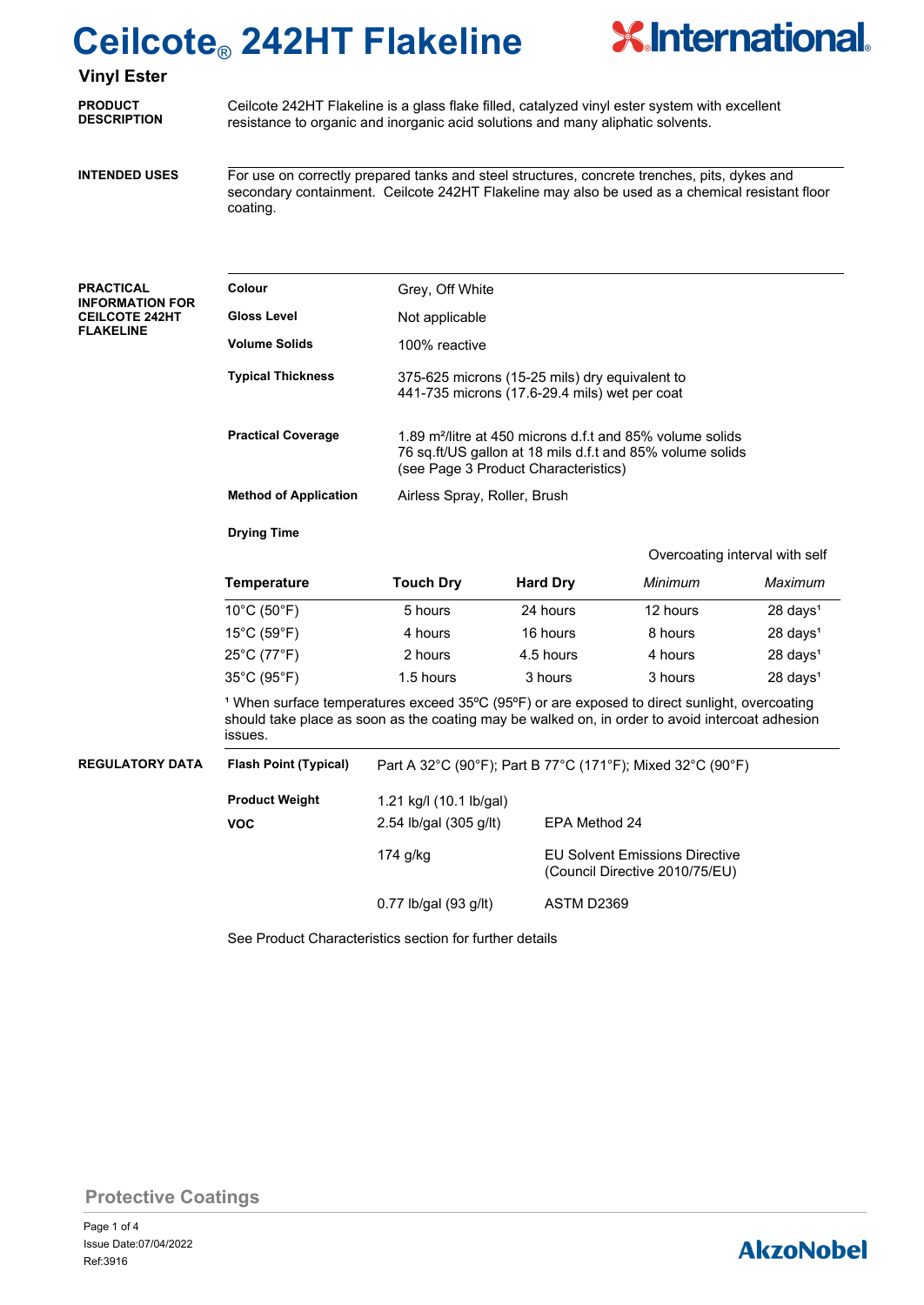

**Vinyl Ester SURFACE** 

**PREPARATION**

All surfaces to be coated should be clean, dry and free from contamination. Prior to paint application all surfaces should be assessed and treated in accordance with ISO 8504:2000. Oil or grease should be removed in accordance with SSPC-SP1 solvent cleaning.

### **Steel Substrates**

For immersion service or service in humid conditions or elevated temperatures, this product should be applied to surfaces which have been prepared by abrasive blast cleaning to Sa3 (ISO 8501- 1:2007), SSPC SP5 or NACE #1. For dry environments, abrasive blast cleaning to Sa2½ (ISO 8501-1:2007), SSPC SP10 or NACE #2 will be suitable. A minimum surface profile of 75 microns (3 mils) is required.

### **Concrete Substrates**

Concrete should be well cured prior to priming with the appropriate primer. The concrete surface should be dry and pass the plastic sheet test (ASTM D4263). All surfaces should be clean, dry and free from curing compounds, release agents, trowelling compounds, surface hardeners, efflorescence, grease, oil, dirt, old coatings and loose or disintegrating concrete. All concrete surfaces must also be abrasive blast cleaned to provide a roughened surface and remove laitance. The surface tensile strength (ASTM 4541) as prepared should be at least 2MPa (300 psi). Refer to the Concrete Surface Preparation Guidelines for more information.

Surfaces must be primed using Ceilcote 380 Primer at 50-125 microns WFT (2-5 mils WFT).

| <b>APPLICATION</b> | <b>Mixing</b>           | Ceilcote 242HT Flakeline must always be mixed and applied in accordance<br>with the detailed Application Guidelines for the subsequent system.<br>Material is supplied in two containers as a unit. Always mix a complete unit<br>in the proportions supplied. Once the unit has been mixed it must be used<br>within the working pot life specified.<br>Agitate Base (Part A) with a power agitator.<br>(1)<br>(2)<br>Combine entire contents of Curing Agent (Part B) with Base<br>(Part A) and mix thoroughly with power agitator. |                                                                                                                                       |  |  |  |
|--------------------|-------------------------|---------------------------------------------------------------------------------------------------------------------------------------------------------------------------------------------------------------------------------------------------------------------------------------------------------------------------------------------------------------------------------------------------------------------------------------------------------------------------------------------------------------------------------------|---------------------------------------------------------------------------------------------------------------------------------------|--|--|--|
|                    |                         | life.                                                                                                                                                                                                                                                                                                                                                                                                                                                                                                                                 | Do not mix more material than can be applied within the recommended pot                                                               |  |  |  |
|                    | <b>Mix Ratio</b>        |                                                                                                                                                                                                                                                                                                                                                                                                                                                                                                                                       | 1 litre Part A : 20ml Part B (1 gallon Part A : 21/2 oz Part B)                                                                       |  |  |  |
|                    | <b>Working Pot Life</b> | $10^{\circ}$ C (50 $^{\circ}$ F)<br>15°C (59°F)<br>60 minutes<br>50 minutes                                                                                                                                                                                                                                                                                                                                                                                                                                                           | 25°C (77°F)<br>$35^{\circ}$ C (95 $^{\circ}$ F)<br>50 minutes<br>40 minutes                                                           |  |  |  |
|                    | <b>Airless Spray</b>    | Recommended                                                                                                                                                                                                                                                                                                                                                                                                                                                                                                                           | Tip Range 0.69-0.94 mm (27-37 thou)<br>Total output fluid pressure at spray tip not less<br>than 155 kg/cm <sup>2</sup> (2204 p.s.i.) |  |  |  |
|                    | <b>Brush</b>            | Suitable - small areas<br>only                                                                                                                                                                                                                                                                                                                                                                                                                                                                                                        | Multiple coats may be required to achieve<br>specified film thickness.                                                                |  |  |  |
|                    | Roller                  | Suitable - small areas<br>only                                                                                                                                                                                                                                                                                                                                                                                                                                                                                                        | Multiple coats may be required to achieve<br>specified film thickness.                                                                |  |  |  |
|                    | <b>Thinner</b>          | DO NOT THIN                                                                                                                                                                                                                                                                                                                                                                                                                                                                                                                           |                                                                                                                                       |  |  |  |
|                    | <b>Cleaner</b>          | Ceilcote T-410 Solvent                                                                                                                                                                                                                                                                                                                                                                                                                                                                                                                | (or MEK)                                                                                                                              |  |  |  |
|                    | <b>Work Stoppages</b>   | Do not allow material to remain on equipment. Thoroughly clean all<br>equipment with T-410 Solvent. Once units of paint have been mixed they<br>should not be resealed and it is advised that after prolonged stoppages<br>work recommences with freshly mixed units.                                                                                                                                                                                                                                                                 |                                                                                                                                       |  |  |  |
|                    | <b>Clean Up</b>         | Clean all equipment immediately after use with T-410 Solvent. Frequency<br>of cleaning will depend upon amount applied, temperature and elapsed<br>time, including any delays.<br>All surplus materials and empty containers should be disposed of in<br>accordance with appropriate regional regulations/legislation.                                                                                                                                                                                                                |                                                                                                                                       |  |  |  |
|                    |                         |                                                                                                                                                                                                                                                                                                                                                                                                                                                                                                                                       |                                                                                                                                       |  |  |  |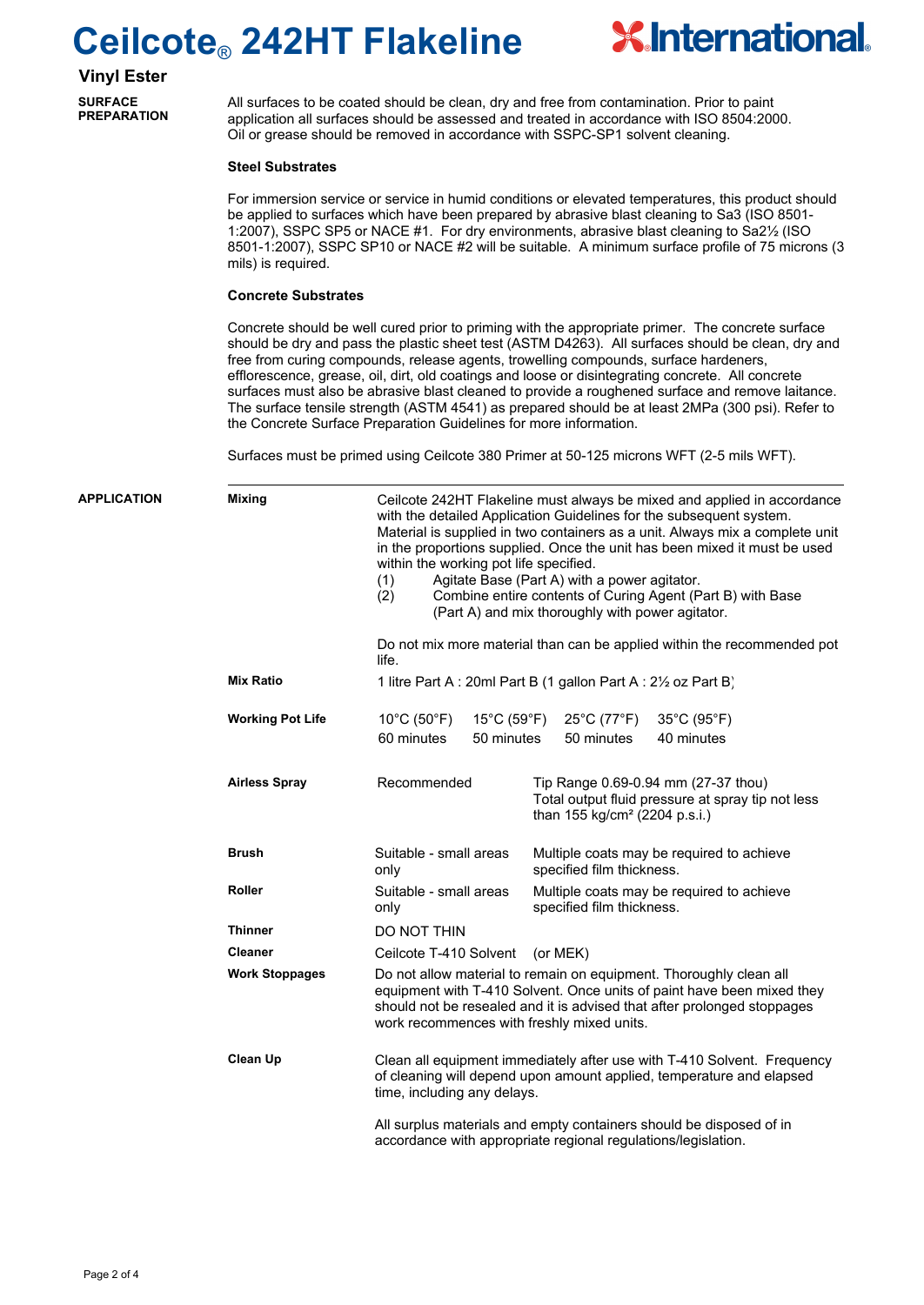

### **Vinyl Ester**

**PRODUCT CHARACTERISTICS**

The detailed Application Guidelines for the relevant Ceilcote system should always be consulted prior to use.

The Ceilcote 242HT Flakeline application shall be conducted by the Applicator Company using employees trained in the appropriate application procedures. It is strongly advised that both application and application supervision is only carried out by professional personnel who have been trained in the correct use of the products.

The exact specification with regards to dry film thickness and number of coats will be provided by International Protective Coatings prior to application start up.

Although Ceilcote 242HT Flakeline is 100% reactive, depending upon the application conditions, the practical volume solids may be lower and International Protective Coatings suggest a value of 85% for estimating spreading rate

Surface temperature must always be a minimum of  $3^{\circ}C$  ( $5^{\circ}F$ ) above dew point. Ensure adequate ventilation is provided throughout application and curing. Dehumidification (DH), air conditioning and/or heating equipment may be necessary to control environmental conditions.

For all application steps, the surface temperature, air temperature and material temperature should be between 10ºC (50ºF) and 43ºC (110ºF).

When surface temperatures exceed 35°C (95°F) or are exposed to direct sunlight, overcoating should take place as soon as the coating may be walked on, in order to avoid intercoat adhesion issues.

When working outside or in direct sunlight, concrete "gassing" or "breathing" may occur when the surface temperature is rising due to sunlight or increasing ambient temperature. This can cause bubbles or holes in the applied floor, lining or coating. When this problem occurs it is necessary to shade the surface from sunlight and/or apply the material in the cooler evening or at night so that initial cure can take place without air escaping from the concrete. Consult International Protective Coatings for more detailed recommendation.

Where the overcoating interval is exceeded, confirm recoatability by wiping with styrene monomer. If the surface becomes 'tacky', adhesion is acceptable. If not softened by styrene, the surface must be sweep blasted or mechanically abraded to provide a non-glossy, abraded surface. Primed surface must be dry and free of foreign matter at time of lining, coating or flooring application.

Following correct installation, Ceilcote 242HT Flakeline may be returned to service after the following intervals:

10ºC (50ºF): 48 hours 20ºC (70ºF): 24 hours 35ºC (90ºF): 16 hours

Ceilcote 242HT Flakeline is not intended to be used as a cosmetic finish and colour stability will not be achievable.

Maximum continuous dry temperature resistance for Ceilcote 242HT Flakeline is 177ºC (350°F).

Ceilcote 242HT Flakeline can be used as part of the following systems:

#### **Lining System**

Prime using Ceilcote 380 primer. Apply additional primer and immediately apply a mat reinforcement leaving no wrinkles or hollows. Use additional material where necessary until the reinforcement is translucent. Complete using one or more layers of Ceilcote 242HT Flakeline.

#### **MR System**

Prime using Ceilcote 380 primer followed by a basecoat of Ceilcote 6640 Ceilcrete including the mat reinforcement layer. Complete using one or more layers of Ceilcote 242HT Flakeline.

#### **Ceilline System**

Prime using Ceilcote 680 or 680M primer followed by an elastomeric basecoat layer of Ceilcote Ceilline including the mat reinforcement. Complete using one or more layers of Ceilcote 242HT Flakeline.

Further application details may be found on the data sheets of the individual products mentioned.

Note: VOC values are typical and are provided for guidance purpose only. These may be subject to variation depending on factors such as differences in colour and normal manufacturing tolerances.

Low molecular weight reactive additives, which will form part of the film during normal ambient cure conditions, will also affect VOC values determined using EPA Method 24.

**SYSTEMS COMPATIBILITY** Ceilcote 242HT Flakeline should be applied to correctly prepared substrates. However, it is suitable for application to the following primers:

Ceilcote 380 Primer

Ceilcote 242HT Flakeline may also form a constituent part of other systems such as

Ceilcote 242HT Ceilline Ceilcote 242HT Lining Ceilcote 242HT MR

Ceilcote 242HT Flakeline is usually overcoated with itself.